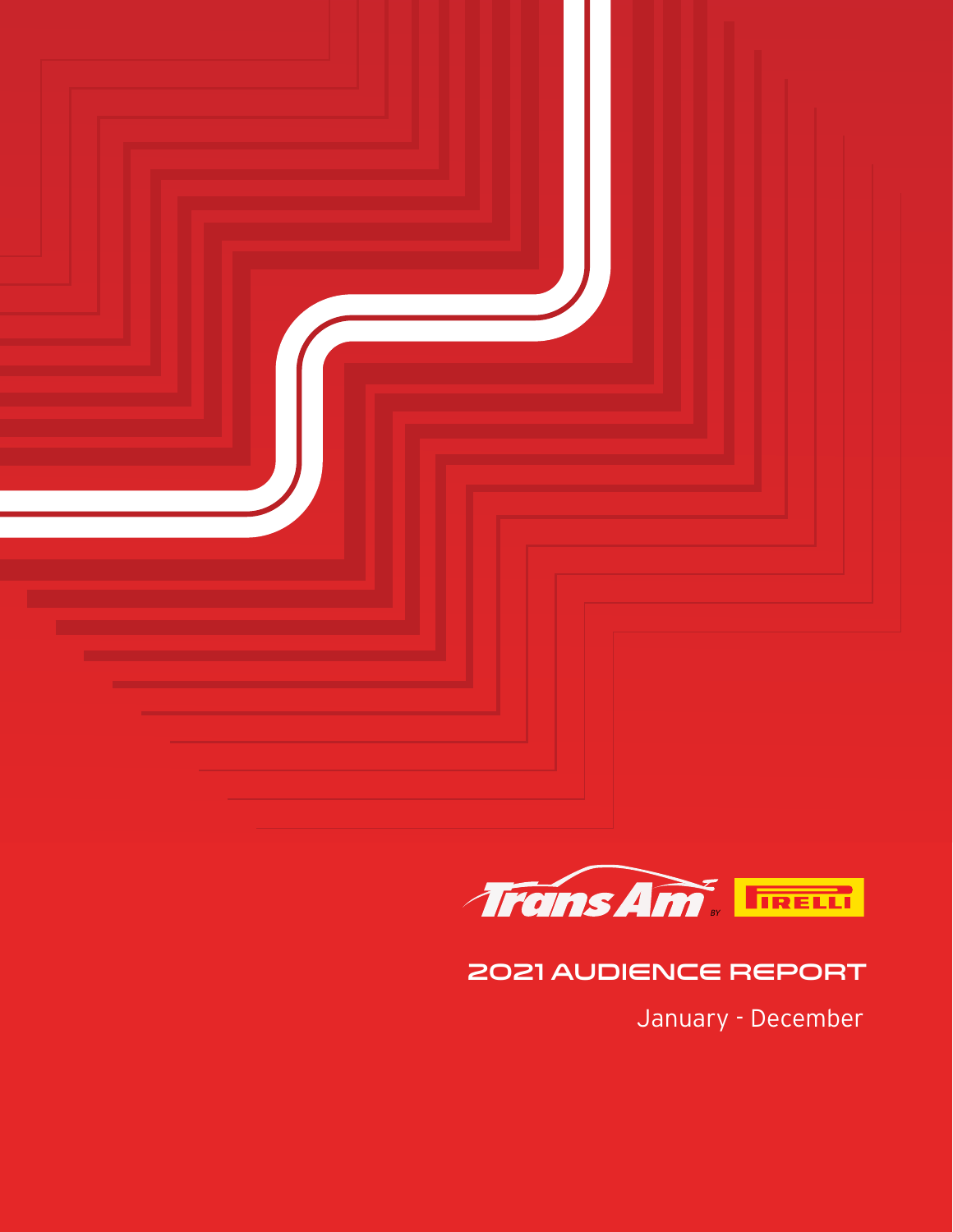



## INTRODUCTION

The following report summarizes the media exposure garnered by the series from January through December, 2021.

The report covers owned and earned media as well as Trans Am coverage through our media partners at RACER as well as video produced and distributed through Greenlight Media.

- 01. Social Media
- 02. Video / Streaming / Television
- 03. Earned Media
- 04. RACER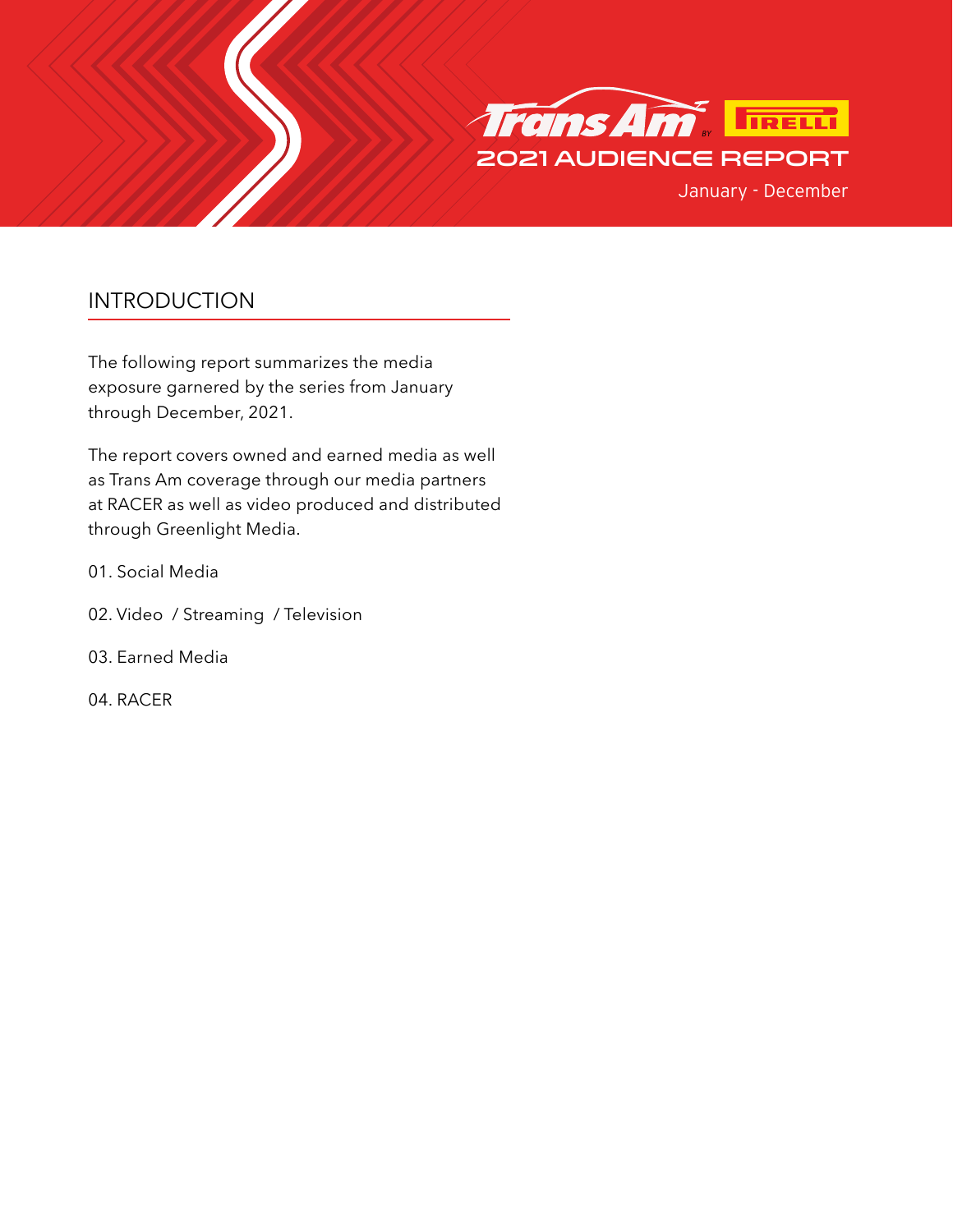



#### 01. SOCIAL MEDIA

Social media data covers the Trans Am-owned platforms on Facebook, Twitter and Instagram. The reporting period spans from January 1, 2021 to December 31, 2021. The growth metric, where applicable, shows gains/losses compared to same period last year.





\*A measure of engagements across all platforms. According to social media marketing agency Nvision, an engagement rate over 6.7% is considered, "very high."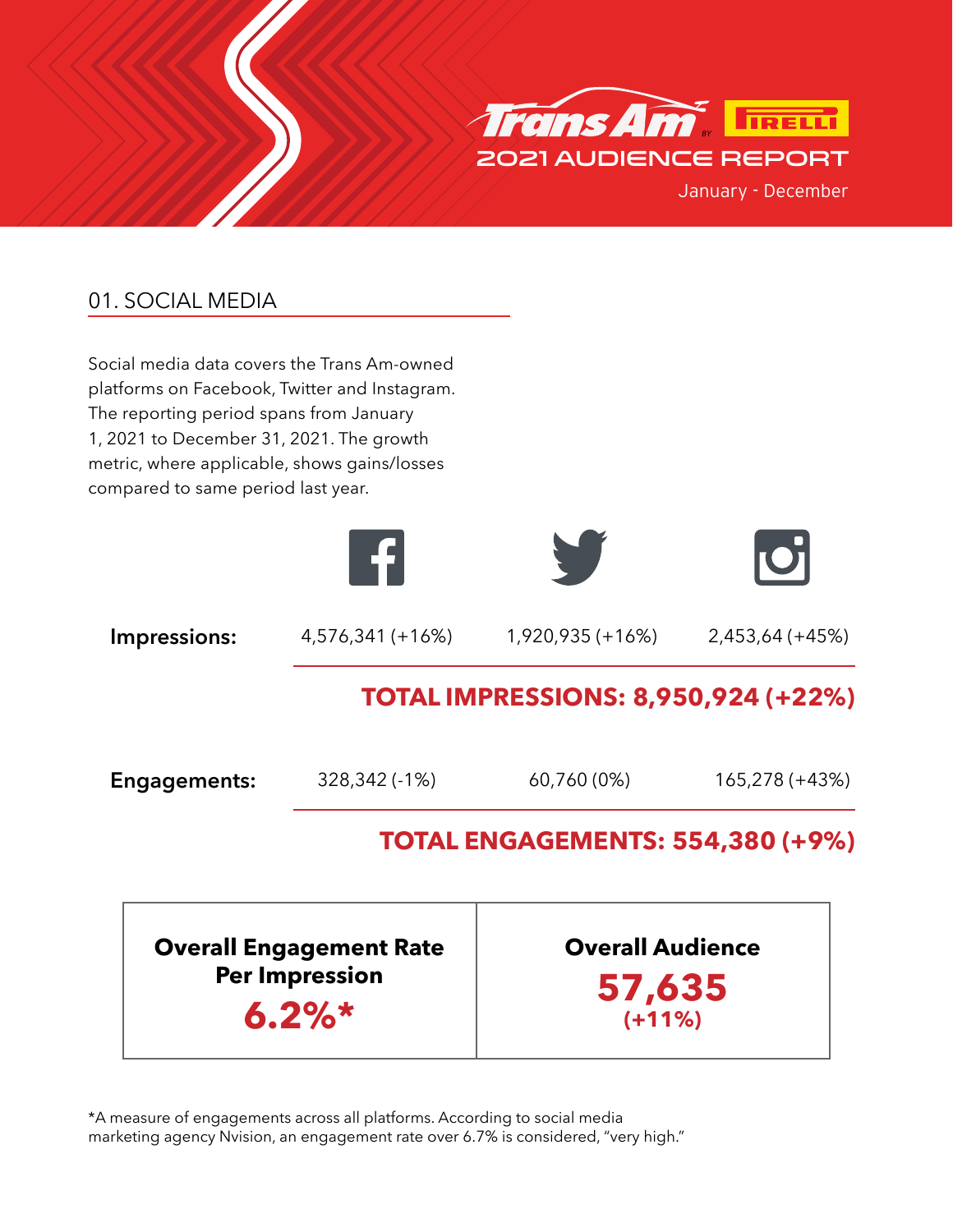

# 02. STREAMING/TELEVISION/VIDEO

The Trans Am App (right) was the source for live streaming of all national Trans Am presented by Pirelli events in 2021. Race re-airs and highlights were also available across various social channels. Global Terrestrial TV coverage was provided via Greenlight TV's distribution platform.



**Terrestrial TV\* Domestic Homes: 65 million International Homes: 609 million Minutes of Programming: 335** \*through October31

**Trans Am App\* Total Users: 24,272 Engaged Sessions: 73,613** \*through July 31



**891,600 video views on YouTube equaling 191,800 viewing hours; 18,800 channel subscribers**







**Social Video Views:**

794,004 (+34%) 93,276 (+6%) 165,717 (+134%)

**TOTAL SOCIAL VIDEO VIEWS: 1,052,997 (+40%)**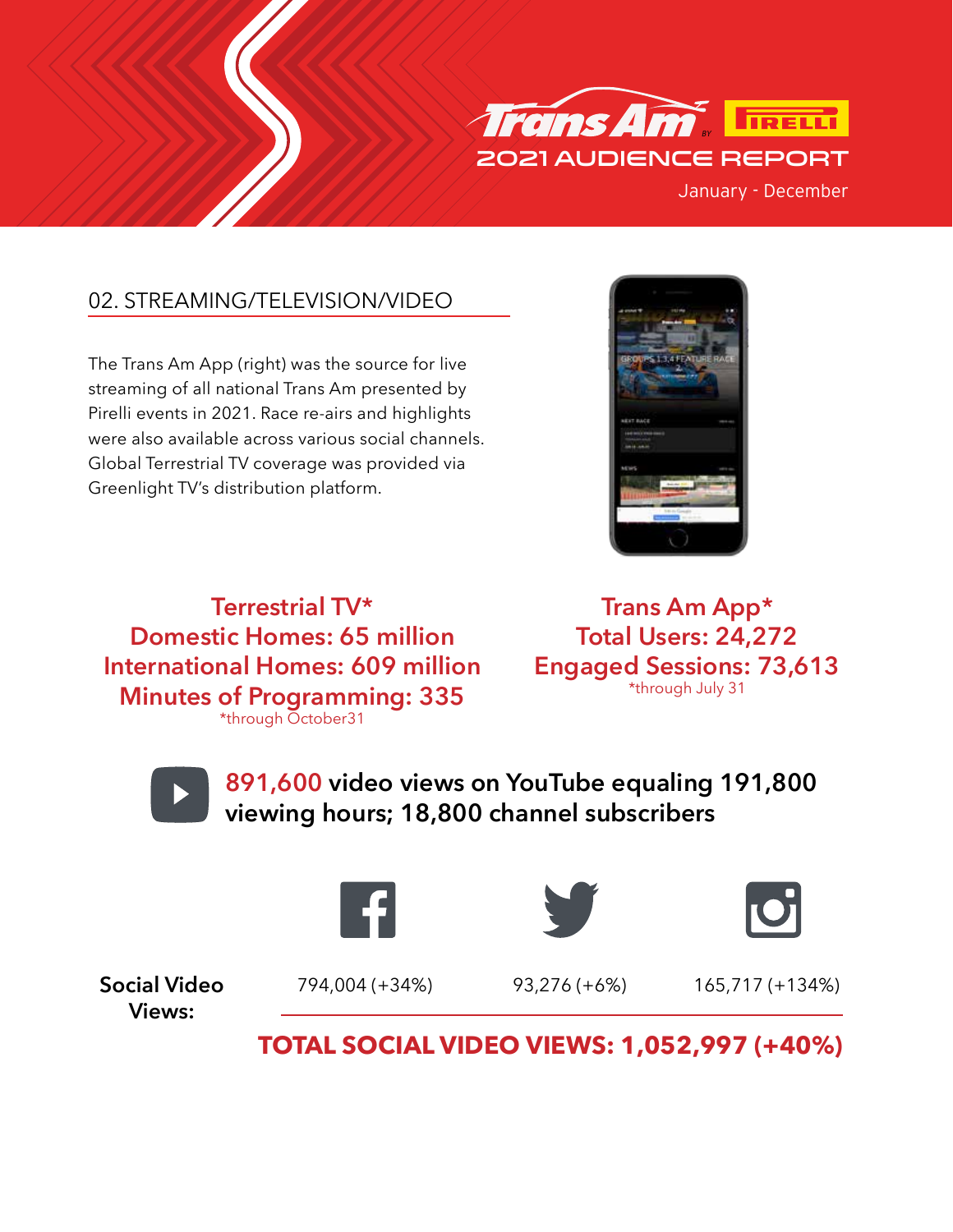



#### 03. EARNED MEDIA

Earned media covers all pieces of media coverage as a result of press releases and media placement that are unpaid. Online readership estimates the potential universe of audience based on the publications where Trans Am-related coverage appeared. Estimated views gauge the amount of total audience that engaged with content, and social shares count the direct shares of content.

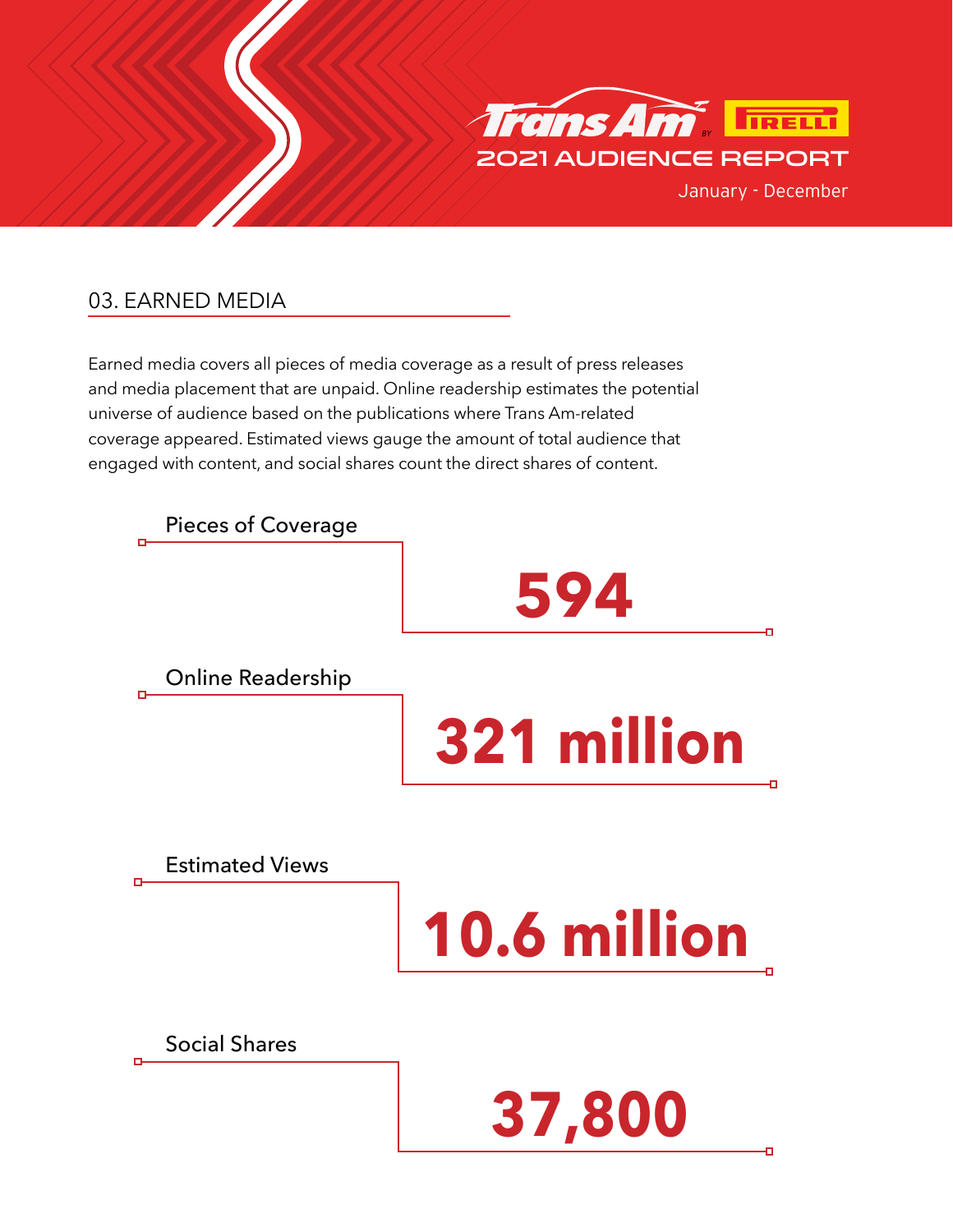

#### 04. RACER

As Trans Am's official media partner, RACER and RACER.com act as an extension of Trans Am's owned media channels carrying all Trans Am-generated content as well as original Trans Am-related content. In addition, RACER's social media platforms amplify the reach of Trans Am's own social media channels.



#### **Trans Am specific content on:**

| RACER.com             | Pageviews: 202,156    | Shares: 32,157     |
|-----------------------|-----------------------|--------------------|
| <b>RACER Facebook</b> | Engaged Users: 52,256 | Likes: 28,199      |
| <b>RACER Twitter</b>  | Impressions: 635,143  | Engagements: 8,391 |